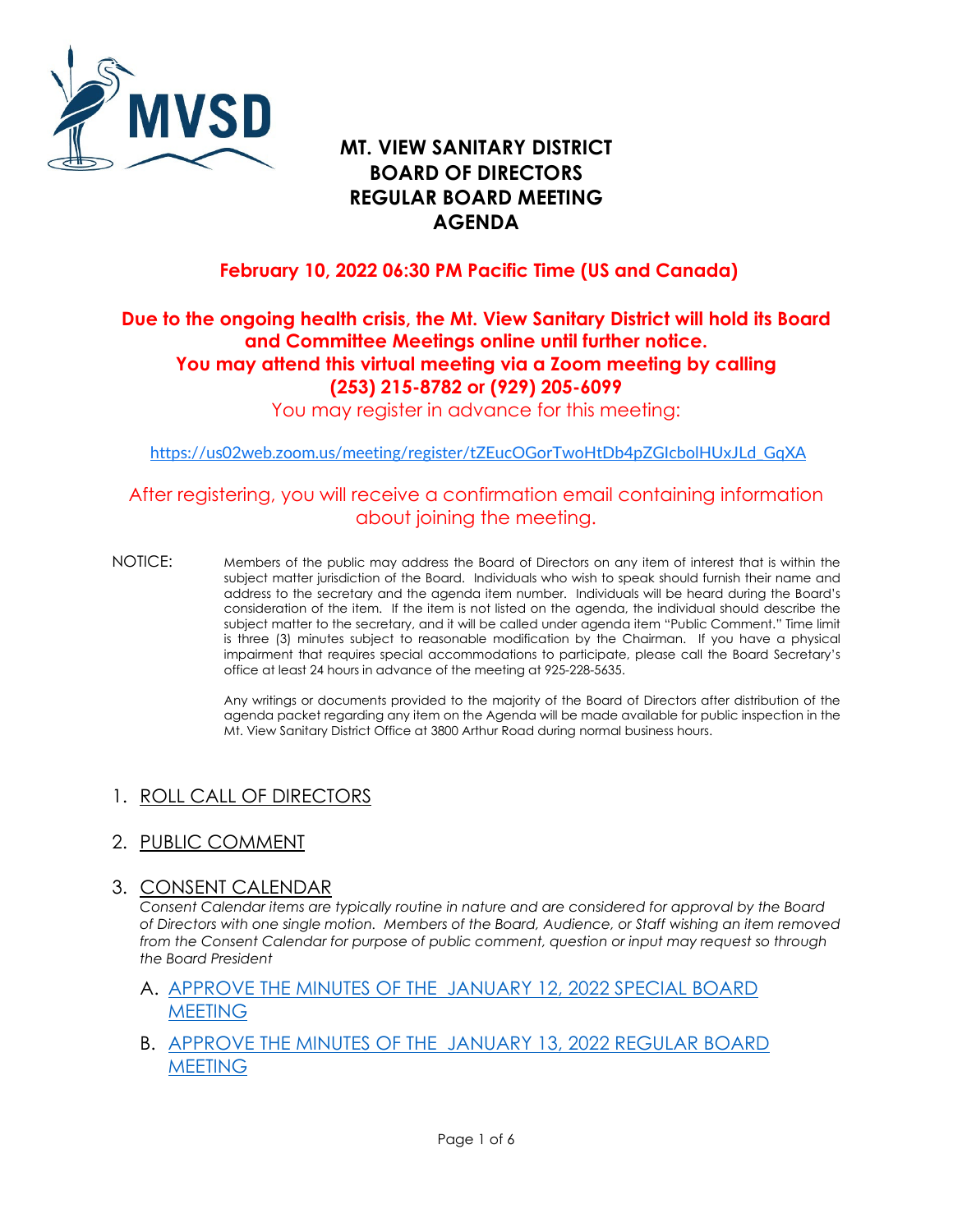- [THROUGH 59176 DATED JANUARY 11, 2022 \(See purchase journal following this](https://www.mvsd.org/files/975cbb17e/2022-2-10+ITEM+3C.pdf)  C. [RATIFY APPROVAL OF GENERAL FUND 3409 CHECK NUMBERS 59124](https://www.mvsd.org/files/975cbb17e/2022-2-10+ITEM+3C.pdf)  item in packet for details.)
- D. [RATIFY APPROVAL OF GENERAL FUND 3409 CHECK NUMBERS 59177](https://www.mvsd.org/files/0963e258f/2022-2-10+ITEM+3D.pdf)  [THROUGH 59222 DATED JANUARY 27, 2022 \(See purchase journal following this](https://www.mvsd.org/files/0963e258f/2022-2-10+ITEM+3D.pdf)  [item in packet for details.\)](https://www.mvsd.org/files/0963e258f/2022-2-10+ITEM+3D.pdf)
- E. [RATIFY APPROVAL OF CAPITAL OUTLAY FUND 3412 PAYMENT ORDER](https://www.mvsd.org/files/857a9684e/2022-2-10+ITEM+3E.pdf)  [NUMBERS 3060 THROUGH 3063 DATED JANUARY 11, 2022 \(See purchase](https://www.mvsd.org/files/857a9684e/2022-2-10+ITEM+3E.pdf)  [journal following this item in packet for details.\)](https://www.mvsd.org/files/857a9684e/2022-2-10+ITEM+3E.pdf)
- F. [RATIFY APPROVAL OF CAPITAL OUTLAY FUND 3412 PAYMENT ORDER](https://www.mvsd.org/files/9e9218f28/2022-2-10+ITEM+3F.pdf)  [NUMBERS 3064 THROUGH 3065 DATED JANUARY 27, 2022 \(See purchase](https://www.mvsd.org/files/9e9218f28/2022-2-10+ITEM+3F.pdf)  [journal following this item in packet for details.\)](https://www.mvsd.org/files/9e9218f28/2022-2-10+ITEM+3F.pdf)
- G. **REVISED** [FUTURE BOARD AND COMMITTEE MEETINGS](https://www.mvsd.org/files/9f54b84cd/2022-2-10+ITEM+3G-REVISED.pdf)
- 4. NEW BUSINESS
	- **A. [POLICIES: CUSTOMER RELATIONS & PUBLIC COMPLAINTS, INFORMATION](https://www.mvsd.org/files/09b293a69/2022-2-10+ITEM+4A.pdf)  [TECHNOLOGY & ELECTRONIC COMMUNICATION, SOCIAL MEDIA & WEBSITE,](https://www.mvsd.org/files/09b293a69/2022-2-10+ITEM+4A.pdf)  [PUBLIC RECORDS ACCESS](https://www.mvsd.org/files/09b293a69/2022-2-10+ITEM+4A.pdf)** 
		- 1. REPORT FROM STAFF
		- 2. CONSIDER ADOPTION OF A MOTION APPROVING POLICIES AND PROCEDURES:
			- a. 1030 CUSTOMER RELATIONS & PUBLIC COMPLAINTS
			- b. 2700 INFORMATION TECHNOLOGY & ELECTRONIC

COMMUNICATION

- c. 2710 SOCIAL MEDIA & WEBSITE
- d. 3320 PUBLIC RECORDS ACCESS
- 3. CONSIDER ADOPTION OF A MOTION DELETING POLICIES AND PROCEDURES 3600 – WEBSITE, WHICH WAS CONSOLIDATED TO 2710 – SOCIAL MEDIA & WEBSITE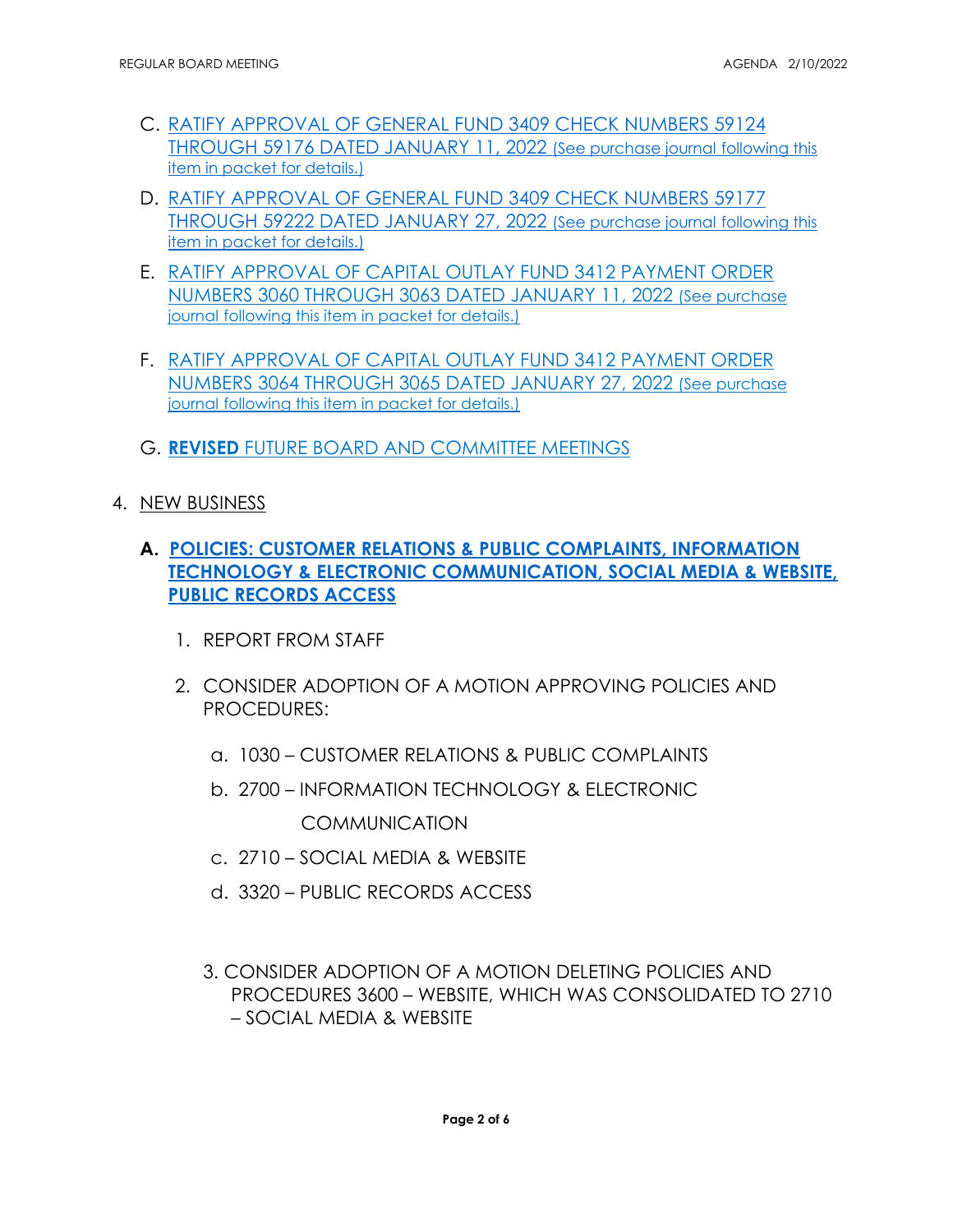- **B. [CONTRA COSTA LOCAL AGENCY FORMATION COMMISSION](https://www.mvsd.org/files/0df4ba54a/2022-2-10+ITEM+4B.pdf)  [ANNOUNCEMENT OF UPCOMING SPECIAL DISTRICT VACANCY'S ON](https://www.mvsd.org/files/0df4ba54a/2022-2-10+ITEM+4B.pdf)  [LAFCO, CALL FOR NOMINATIONS AND FOR NAMES OF VOTING DELEGATES](https://www.mvsd.org/files/0df4ba54a/2022-2-10+ITEM+4B.pdf)** 
	- 1. REPORT FROM STAFF
	- 2. DISCUSS AND CONSIDER NOMINATION OF CANDIDATE(S) TO FILL ONE SPECIAL DISTRICT MEMBER REGULAR SEAT AND ALTERNATE SPECIAL DISTRICT SEAT ON CONTRA COSTA LOCAL AGENCY FORMATION COMMISSION (LAFCO)
	- 3. CONSIDER ADOPTION OF RESOLUTION NO. \_\_\_\_-2022 NOMINATING A CANDIDATE TO FILL THE SPECIAL DISTRICT REGULAR SEAT AND/OR THE ALTERNATE SPECIAL DISTRICT SEAT ON LAFCO
	- AS THE INDEPENDENT SPECIAL DISTRICT SELECTION COMMITTEE (ISDSC) REPRESENTATIVE AND ANOTHER MVSD DIRECTOR AS MVSD'S COMMITTEE (ISDSC) 4. CONSIDER ADOPTION OF A MOTION DESIGNATING PRESIDENT MAGGI ALTERNATE TO THE LAFCO INDEPENDENT SPECIAL DISTRICT SELECTION
- **C. [FISCAL YEAR 2021-2022 2ND QUARTER BUDGET REPORT](https://www.mvsd.org/files/96c24cf54/2022-2-10+ITEM+4C.pdf)** 
	- 1. REPORT FROM STAFF
	- 2. PROVIDE DIRECTION AS NECESSARY
- D. **D. [ANNUAL REVIEW OF BOARD MEMBER COMPENSATION AND BENEFITS](https://www.mvsd.org/files/b45fe82c2/2022-2-10+ITEM+4D.pdf)** 
	- 1. REPORT FROM STAFF
	- 2. REVIEW AND DETERMINE THE FOLLOWING:
		- a) WHETHER THE DISTRICT'S CURRENT BOARD MEMBER INSURANCE COSTS AND BENEFITS, BOARD MEMBER MEMBER EXPENSE REIMBURSEMENTS ARE REASONABLE, IN LINE WITH COMPENSATION FOR EACH DAY'S ATTENDANCE AT MEETINGS AND/OR SERVICES RENDERED, BOARD MEMBER HEALTH CARE PENSION/DEFERRED COMPENSATION BENEFITS, AND BOARD THOSE OF OTHER SPECIAL DISTRICTS, AND WHETHER ANY CHANGES SHOULD BE MADE; AND,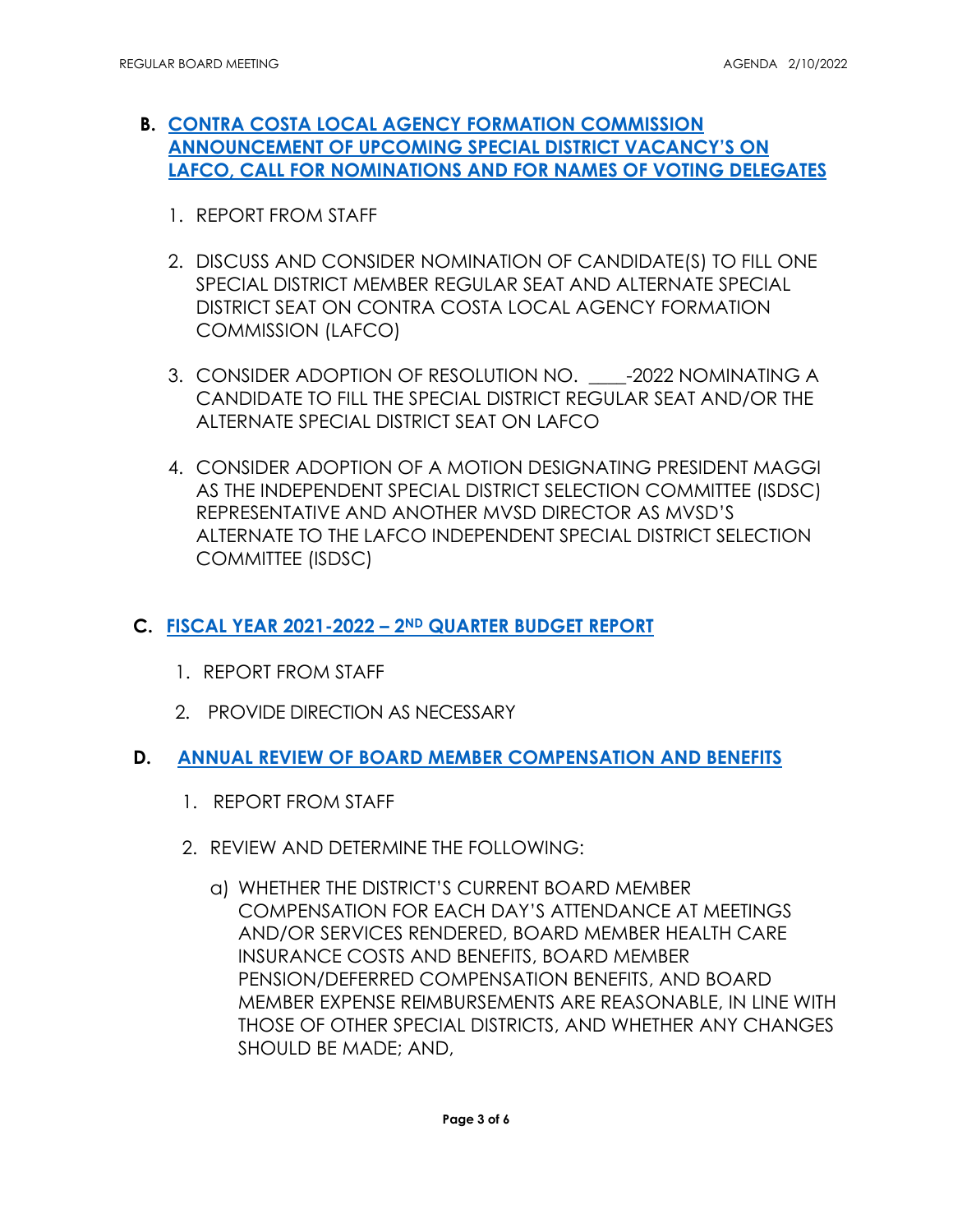- b) WHETHER THE DISTRICT'S CURRENT POLICY ON BOARD MEMBER PARTICIPATION ON "OTHER" BOARDS REQUIRES ANY CHANGE
- 1. PROVIDE DIRECTION AS NECESSARY OR, IN THE ALTERNATIVE, ADOPT A MOTION DECLARING THAT THE BOARD HAS CONDUCTED ITS ANNUAL REVIEW AND DETERMINED THAT THE CURRENT BOARD MEMBER COMPENSATION FOR EACH DAY'S ATTENDANCE AT MEETINGS AND/OR SERVICES RENDERED IS REASONABLE.
- 2. PROVIDE DIRECTION AS NECESSARY OR, IN THE ALTERNATIVE, ADOPT A MOTION DECLARING THAT THE BOARD HAS CONDUCTED ITS ANNUAL REVIEW AND DETERMINED THAT THE CURRENT BOARD MEMBER HEALTH CARE INSURANCE COSTS AND BENEFITS ARE REASONABLE.
- 3. PROVIDE DIRECTION AS NECESSARY OR, IN THE ALTERNATIVE, ADOPT A MOTION DECLARING THAT THE BOARD HAS CONDUCTED ITS ANNUAL REVIEW AND DETERMINED THAT THE CURRENT BOARD MEMBER PENSION/DEFERRED COMPENSATION BENEFITS ARE REASONABLE.
- 4. PROVIDE DIRECTION AS NECESSARY OR, IN THE ALTERNATIVE, ADOPT A MOTION DECLARING THAT THE BOARD HAS CONDUCTED ITS ANNUAL REVIEW AND DETERMINED THAT THE CURRENT BOARD MEMBER EXPENSE REIMBURSEMENT STANDARDS ARE REASONABLE.
- 5. PROVIDE DIRECTION AS NECESSARY OR, IN THE ALTERNATIVE, ADOPT A MOTION CONTINUING THE DISTRICT'S CURRENT POLICY ON BOARD MEMBER PARTICIPATION ON "OTHER" BOARDS.
- COMPENSATION OR BENEFITS, AND IF SO, PROVIDE DIRECTION TO 6. DETERMINE IF THE BOARD WANTS TO INCREASE BOARD MEMBER CALL FOR A PUBLIC HEARING ON THE MATTER.

#### **E. [SELECTION OF DISTRICT MANAGER'S EVALUATION REVIEW INSTRUMENT](https://www.mvsd.org/files/812c4451a/2022-2-10+ITEM+4E.pdf)**

- 1. REPORT FROM STAFF
- 2. CONSIDER ADOPTION OF A MOTION ACCEPTING THE DISTRICT MANAGER'S RECOMMENDATION TO CONDUCT THE MANAGER'S ANNUAL EVALUATION DURING THE REGULAR BOARD MEETING ON APRIL 14, 2022, AGREEING TO THE USE OF THE ATTACHED DISTRICT MANAGER'S EVALUATION FORM AS THE METHOD OF EVALUATION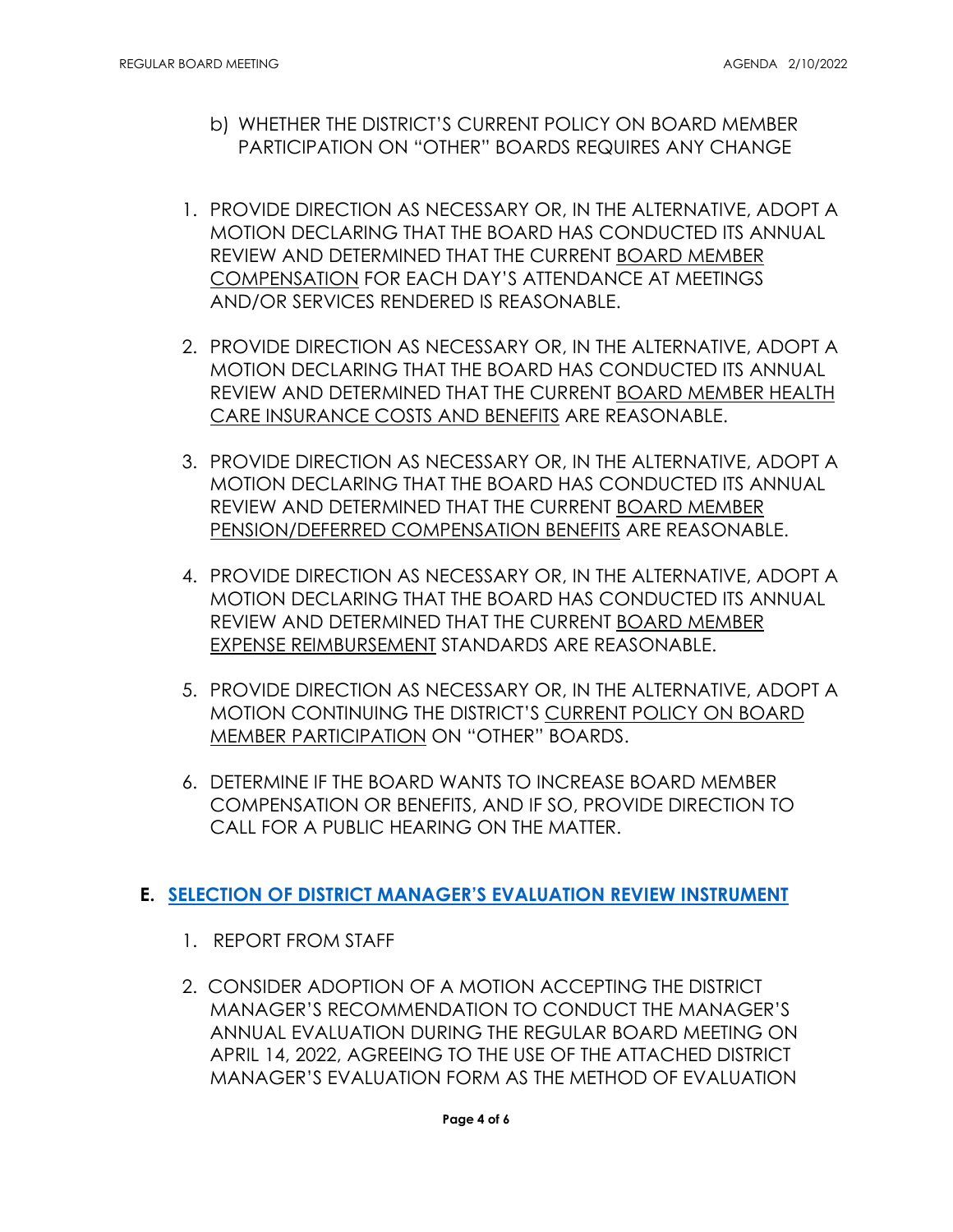AND ADOPTING THE EVALUATION PROCESS DESCRIBED ON THE ATTACHED DOCUMENT ENTITLED *"PROPOSED APRIL 2022 DISTRICT MANAGER'S EVALUATION PROCEDURE"*.

# **F. [DESIGNATION OF LABOR NEGOTIATOR\(S\)](https://www.mvsd.org/files/46ce7a029/2022-2-10+ITEM+4F.pdf)**

- 1. REPORT FROM STAFF
- 2. APPOINT ONE OR MORE MEMBERS OF THE BOARD OF DIRECTORS AS DESIGNATE UP TO ALL MEMBERS OF THE BOARD AS NEGOTIATORS ITS NEGOTIATOR(S) FOR THE PURPOSE OF NEGOTIATIONS WITH THE DISTRICT MANAGER REGARDING COMPENSATION. THE BOARD MAY

# **G. [RATIFICATION OF H.R. 2467 COMPREHENSIVE ENVIRONMENTAL RESPONSE,](https://www.mvsd.org/files/00c6bab4b/2022-2-10+ITEM+4G.pdf)  [COMPENSATION AND LIABILITY ACT \(CERCLA\) EXEMPTION REQUEST FOR](https://www.mvsd.org/files/00c6bab4b/2022-2-10+ITEM+4G.pdf)  [CLEAN WATER PUBLIC OWNED TREATMENT WORKS \(POTWS\) LETTERS](https://www.mvsd.org/files/00c6bab4b/2022-2-10+ITEM+4G.pdf)**

- 1. REPORT FROM STAFF
- 2. CONSIDER ADOPTION OF MOTION RATIFYING THE DISTRICT'S H.R. 2467 COMPREHENSIVE ENVIRONMENTAL RESPONSE, COMPENSATION AND LIABILITY ACT (CERCLA) EXEMPTION REQUEST FOR CLEAN WATER POTWS WRITTEN TO U.S. SENATORS FEINSTEIN AND PADILLA

#### 5. <u>REPORTS</u>

- R-1. [DISTRICT MANAGER](https://www.mvsd.org/files/894303445/2022-2-10+ITEM+5R1.pdf)
- R-2. [DISTRICT ENGINEER](https://www.mvsd.org/files/9e497e52b/2022-2-10+ITEM+5R2.pdf)
- R-3. [CFO/ADMINISTRATIVE SERVICES MANAGER](https://www.mvsd.org/files/1f3772f75/2022-2-10+ITEM+5R3.pdf)
- R-4. [ENVIRONMENTAL SERVICES MANAGER](https://www.mvsd.org/files/28f73ea99/2022-2-10+ITEM+5R4.pdf)
- R-5. <u>WASTEWATER OPERATIONS MANAGER</u><br>R-6. <u>DISTRICT LEGAL COUNSEL</u>
- 
- R-7. BOARD SECRETARY
- R-8. DIRECTORS